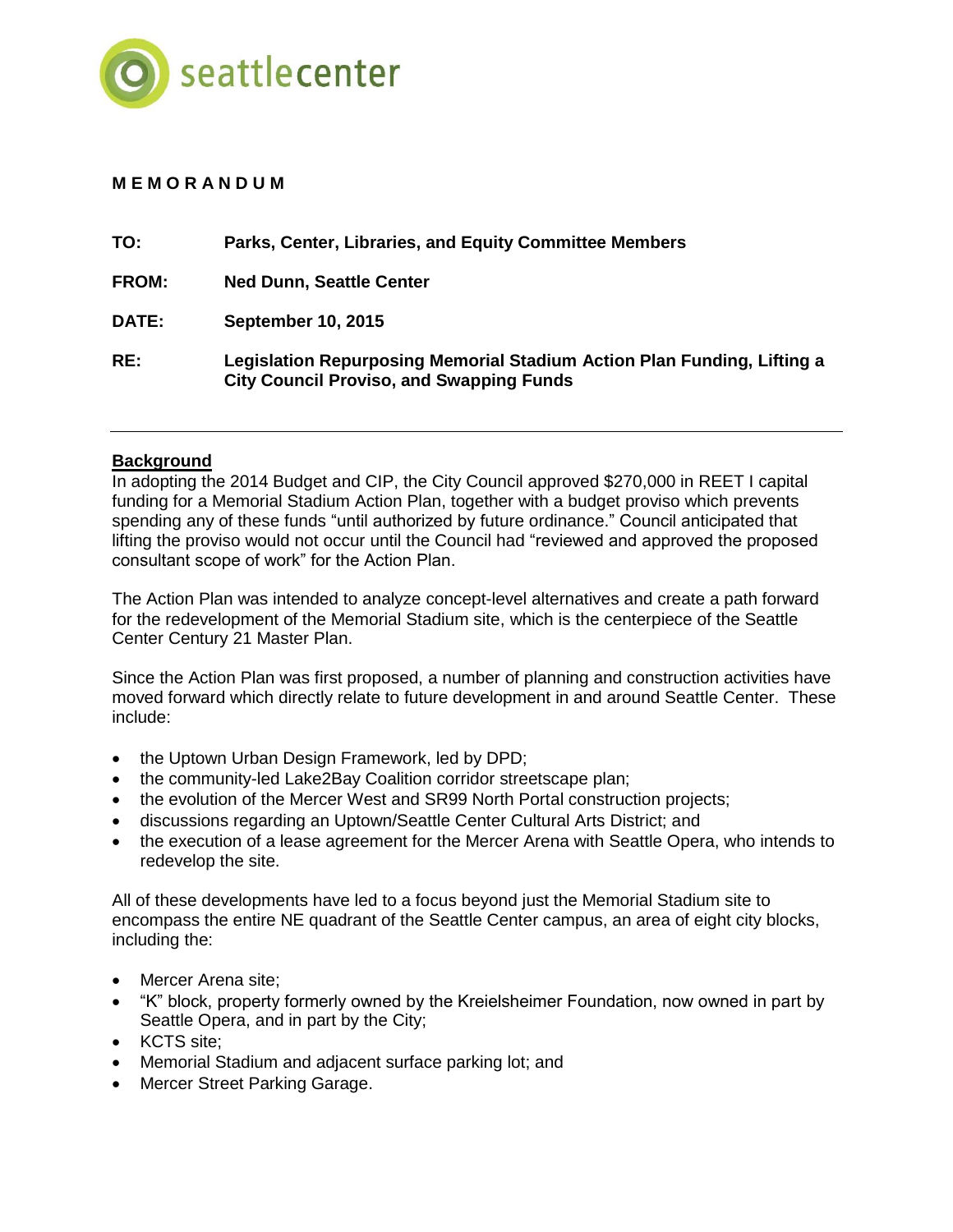September 10, 2015 P a g e | **2**

### **Strategic Parking Study**

Out of numerous discussions among multiple stakeholders and City staff, a strong consensus has emerged that a critical next step to guide future redevelopment of both the Seattle Center NE quadrant and the Uptown Urban Center is a comprehensive Strategic Parking Study. The core scope and goals of such a study are to:

- Provide information essential to the planning and execution of future redevelopment of the Seattle Center parcels listed above;
- Assess parking uses, supply, and needs over the next 20 years at Seattle Center and in the Uptown neighborhood to identify strategies and approaches that will best accommodate future growth and development;
- Look at alternative scenarios, trends, shared parking opportunities, and emerging technologies; and
- Augment the transportation analysis in DPD's Urban Design Framework EIS.

## **Real Estate Consultant:**

Seattle Center needs real estate expertise for analysis of issues, development of strategies, and advice in negotiations with other parties involved in developing proposals, contracts, and legislation. Currently, discussions are underway with the Seattle Opera regarding the K site regarding alternative strategies to market or develop these properties so that the Opera can obtain a financial return for investment in its Mercer Arena Project, and also for the City to achieve emerging UDF goals for the Uptown Urban Center. Other potential negotiations might involve KCTS, the School District, and potentially others parties.

### **Proposed Legislation:**

Seattle Center believes that repurposing the existing \$270,000 originally allocated for a Memorial Stadium Action Plan to a parking study and real estate consultant is the best use for this funding. The allocation of funding will be roughly two-thirds to the Parking Study and onethird to the Real Estate Consultant. Some flexibility will be needed as we work through the scoping of these efforts.

The legislation before the PCLE Committee would do two things:

- 1. Lift the budget proviso on the Memorial Stadium Action Plan to enable the use of these funds; and
- 2. Execute a funding swap between capital funds, a step needed because the capital funding source for the Memorial Stadium Action Plan (REET I) is not eligible to fund a parking study. Seattle Center has \$270,000 in remaining KeyArena Settlement Proceeds funds to swap with the REET I funds. The REET I funds would then be used to fund the capital improvements the Settlement Funds were programmed for – site improvements related to Artists at Play, and building infrastructure and patron experience improvements in KeyArena.